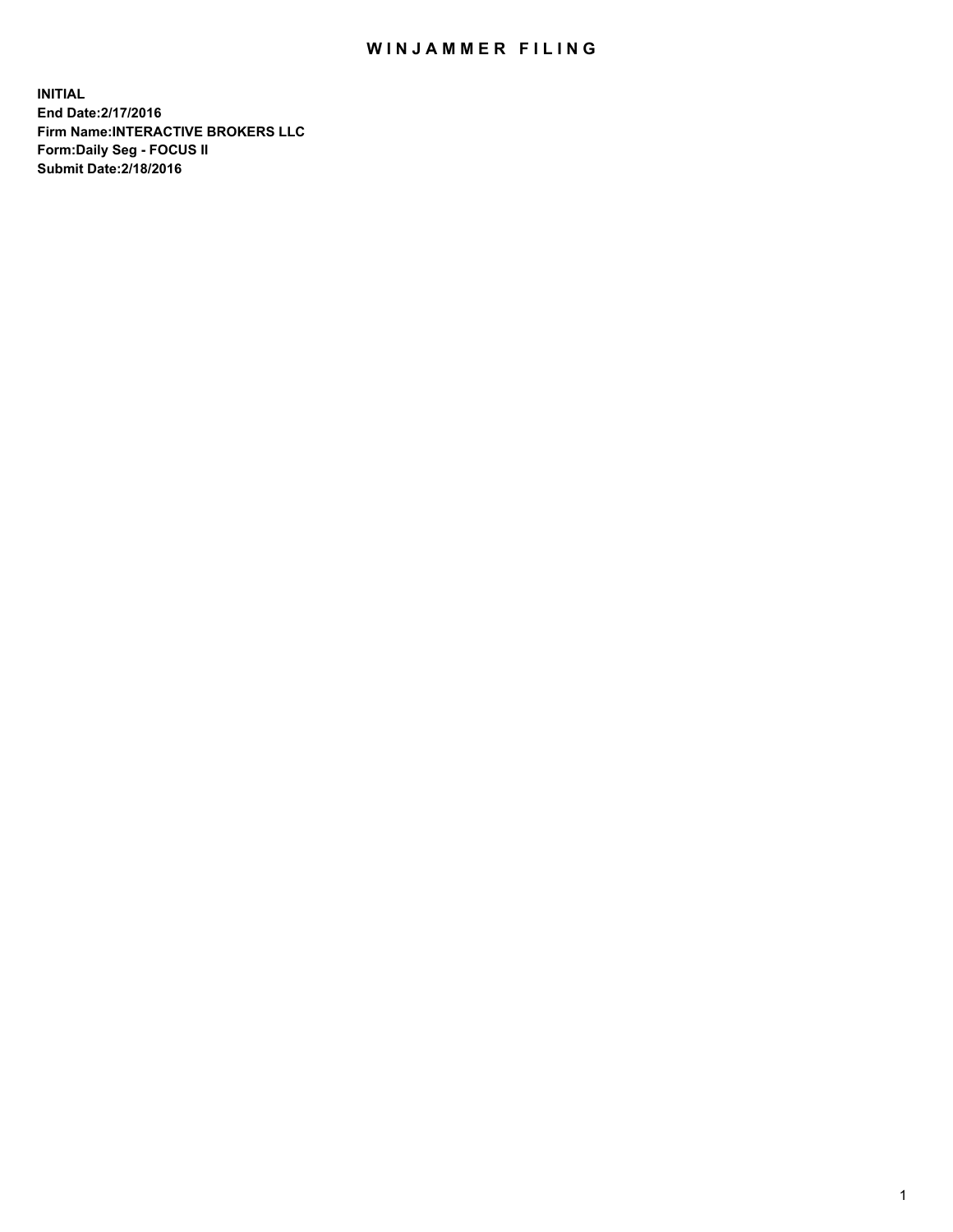## **INITIAL End Date:2/17/2016 Firm Name:INTERACTIVE BROKERS LLC Form:Daily Seg - FOCUS II Submit Date:2/18/2016 Daily Segregation - Cover Page**

| Name of Company<br><b>Contact Name</b><br><b>Contact Phone Number</b><br><b>Contact Email Address</b>                                                                                                                                                                                                                          | <b>INTERACTIVE BROKERS LLC</b><br><b>Alex Parker</b><br>203-618-7738<br>aparker@interactivebrokers.com |
|--------------------------------------------------------------------------------------------------------------------------------------------------------------------------------------------------------------------------------------------------------------------------------------------------------------------------------|--------------------------------------------------------------------------------------------------------|
| FCM's Customer Segregated Funds Residual Interest Target (choose one):<br>a. Minimum dollar amount: ; or<br>b. Minimum percentage of customer segregated funds required:%; or<br>c. Dollar amount range between: and; or<br>d. Percentage range of customer segregated funds required between:% and%.                          | <u>0</u><br>155,000,000 245,000,000<br><u>0 0</u>                                                      |
| FCM's Customer Secured Amount Funds Residual Interest Target (choose one):<br>a. Minimum dollar amount: ; or<br>b. Minimum percentage of customer secured funds required:% ; or<br>c. Dollar amount range between: and; or<br>d. Percentage range of customer secured funds required between:% and%.                           | <u>0</u><br>80,000,000 120,000,000<br><u>0 0</u>                                                       |
| FCM's Cleared Swaps Customer Collateral Residual Interest Target (choose one):<br>a. Minimum dollar amount: ; or<br>b. Minimum percentage of cleared swaps customer collateral required:% ; or<br>c. Dollar amount range between: and; or<br>d. Percentage range of cleared swaps customer collateral required between:% and%. | <u>0</u><br>0 <sub>0</sub><br>0 <sub>0</sub>                                                           |

Attach supporting documents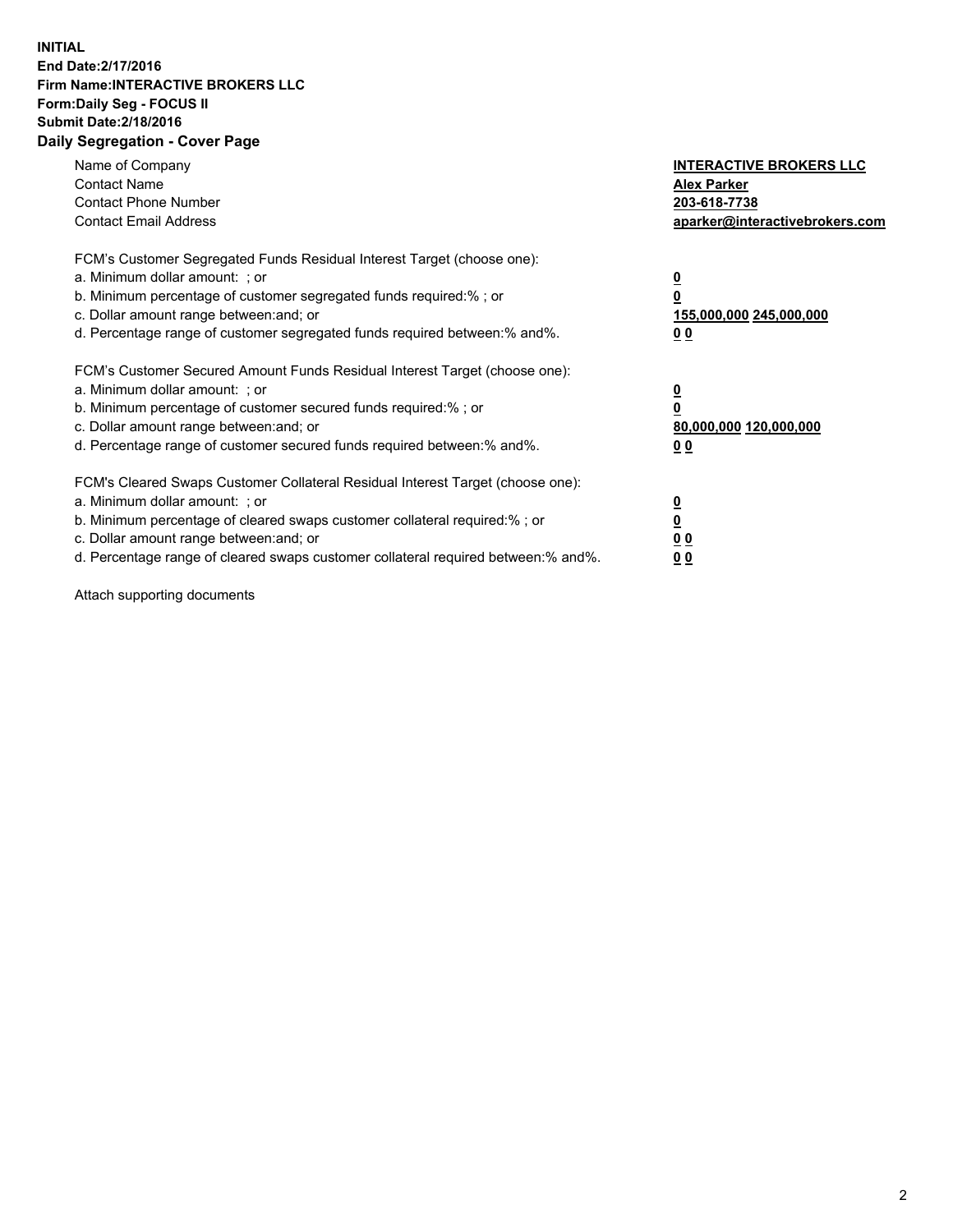## **INITIAL End Date:2/17/2016 Firm Name:INTERACTIVE BROKERS LLC Form:Daily Seg - FOCUS II Submit Date:2/18/2016 Daily Segregation - Secured Amounts**

|     | Foreign Futures and Foreign Options Secured Amounts                                         |                                                             |
|-----|---------------------------------------------------------------------------------------------|-------------------------------------------------------------|
|     | Amount required to be set aside pursuant to law, rule or regulation of a foreign            | $0$ [7305]                                                  |
|     | government or a rule of a self-regulatory organization authorized thereunder                |                                                             |
| 1.  | Net ledger balance - Foreign Futures and Foreign Option Trading - All Customers             |                                                             |
|     | A. Cash                                                                                     | 309,273,040 [7315]                                          |
|     | B. Securities (at market)                                                                   | $0$ [7317]                                                  |
| 2.  | Net unrealized profit (loss) in open futures contracts traded on a foreign board of trade   | -14,764,973 [7325]                                          |
| 3.  | Exchange traded options                                                                     |                                                             |
|     | a. Market value of open option contracts purchased on a foreign board of trade              | 168,024 [7335]                                              |
|     | b. Market value of open contracts granted (sold) on a foreign board of trade                | -252,476 [7337]                                             |
| 4.  | Net equity (deficit) (add lines 1.2. and 3.)                                                | 294,423,615 [7345]                                          |
| 5.  | Account liquidating to a deficit and account with a debit balances - gross amount           | 2,416,949 [7351]                                            |
|     | Less: amount offset by customer owned securities                                            | 0 [7352] 2,416,949 [7354]                                   |
| 6.  | Amount required to be set aside as the secured amount - Net Liquidating Equity              |                                                             |
|     |                                                                                             | 296,840,564 [7355]                                          |
|     | Method (add lines 4 and 5)                                                                  |                                                             |
| 7.  | Greater of amount required to be set aside pursuant to foreign jurisdiction (above) or line | 296,840,564 [7360]                                          |
|     | 6.                                                                                          |                                                             |
|     | FUNDS DEPOSITED IN SEPARATE REGULATION 30.7 ACCOUNTS                                        |                                                             |
| 1.  | Cash in banks                                                                               |                                                             |
|     | A. Banks located in the United States                                                       | 500,149 [7500]                                              |
|     | B. Other banks qualified under Regulation 30.7                                              | 0 [7520] 500,149 [7530]                                     |
| 2.  | Securities                                                                                  |                                                             |
|     | A. In safekeeping with banks located in the United States                                   | 345,449,668 [7540]                                          |
|     | B. In safekeeping with other banks qualified under Regulation 30.7                          | 0 [7560] 345,449,668 [7570]                                 |
| 3.  | Equities with registered futures commission merchants                                       |                                                             |
|     | A. Cash                                                                                     | $0$ [7580]                                                  |
|     | <b>B.</b> Securities                                                                        | $0$ [7590]                                                  |
|     | C. Unrealized gain (loss) on open futures contracts                                         | $0$ [7600]                                                  |
|     | D. Value of long option contracts                                                           | $0$ [7610]                                                  |
|     | E. Value of short option contracts                                                          | 0 [7615] 0 [7620]                                           |
| 4.  | Amounts held by clearing organizations of foreign boards of trade                           |                                                             |
|     | A. Cash                                                                                     | $0$ [7640]                                                  |
|     | <b>B.</b> Securities                                                                        | $0$ [7650]                                                  |
|     | C. Amount due to (from) clearing organization - daily variation                             | $0$ [7660]                                                  |
|     | D. Value of long option contracts                                                           | $0$ [7670]                                                  |
|     | E. Value of short option contracts                                                          | 0 [7675] 0 [7680]                                           |
| 5.  | Amounts held by members of foreign boards of trade                                          |                                                             |
|     | A. Cash                                                                                     | 81,981,582 [7700]                                           |
|     | <b>B.</b> Securities                                                                        | $0$ [7710]                                                  |
|     | C. Unrealized gain (loss) on open futures contracts                                         | -3,964,499 [7720]                                           |
|     | D. Value of long option contracts                                                           | 168,024 [7730]                                              |
|     | E. Value of short option contracts                                                          | <mark>-252,476</mark> [7735] <mark>77,932,631</mark> [7740] |
| 6.  | Amounts with other depositories designated by a foreign board of trade                      | $0$ [7760]                                                  |
| 7.  | Segregated funds on hand                                                                    | $0$ [7765]                                                  |
| 8.  | Total funds in separate section 30.7 accounts                                               | 423,882,448 [7770]                                          |
| 9.  | Excess (deficiency) Set Aside for Secured Amount (subtract line 7 Secured Statement         | 127,041,884 [7380]                                          |
|     | Page 1 from Line 8)                                                                         |                                                             |
| 10. | Management Target Amount for Excess funds in separate section 30.7 accounts                 | 80,000,000 [7780]                                           |
| 11. | Excess (deficiency) funds in separate 30.7 accounts over (under) Management Target          | 47,041,884 [7785]                                           |
|     |                                                                                             |                                                             |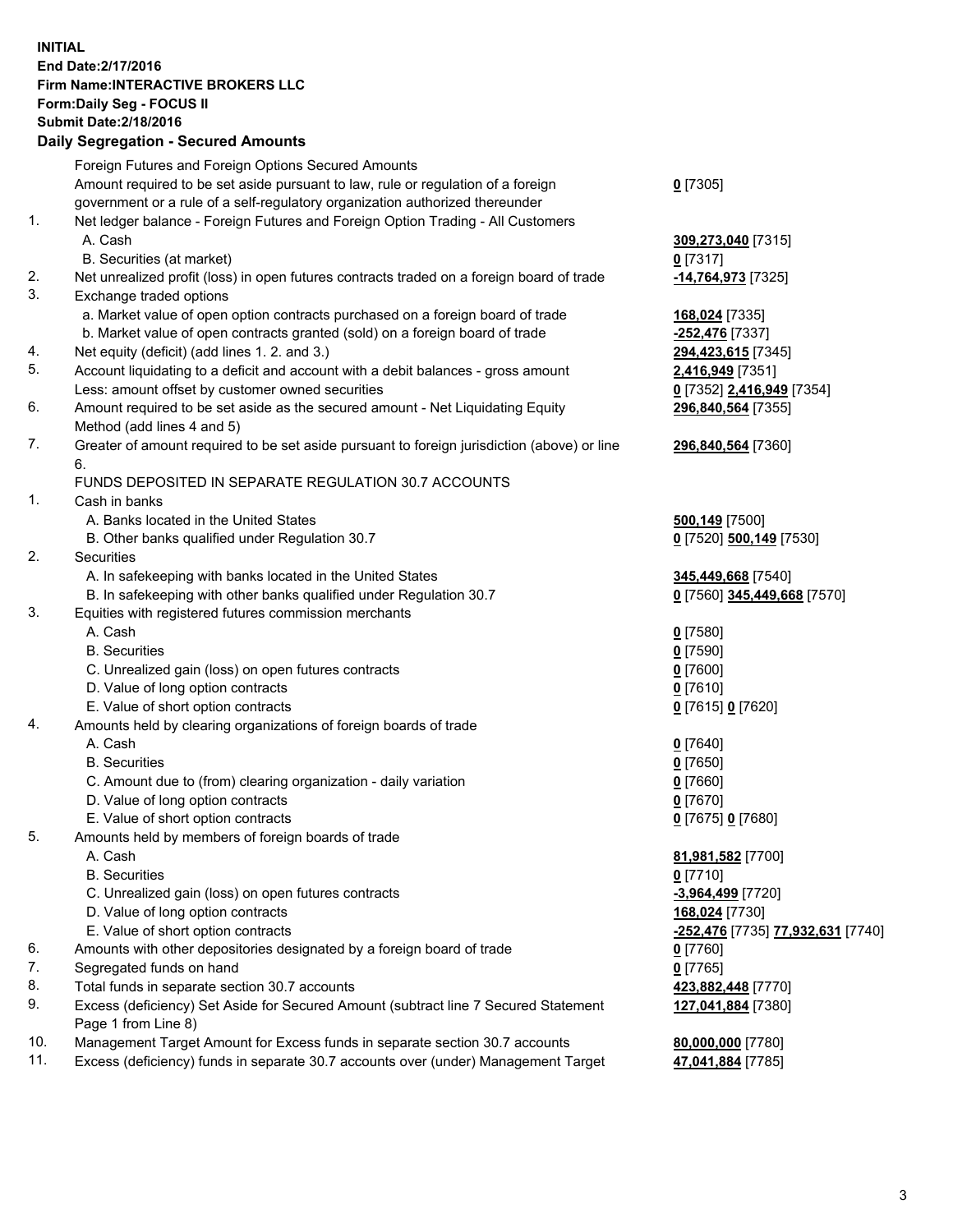**INITIAL End Date:2/17/2016 Firm Name:INTERACTIVE BROKERS LLC Form:Daily Seg - FOCUS II Submit Date:2/18/2016 Daily Segregation - Segregation Statement** SEGREGATION REQUIREMENTS(Section 4d(2) of the CEAct) 1. Net ledger balance A. Cash **2,677,754,228** [7010] B. Securities (at market) **0** [7020] 2. Net unrealized profit (loss) in open futures contracts traded on a contract market **-15,688,300** [7030] 3. Exchange traded options A. Add market value of open option contracts purchased on a contract market **122,553,261** [7032] B. Deduct market value of open option contracts granted (sold) on a contract market **-197,763,224** [7033] 4. Net equity (deficit) (add lines 1, 2 and 3) **2,586,855,965** [7040] 5. Accounts liquidating to a deficit and accounts with debit balances - gross amount **104,369** [7045] Less: amount offset by customer securities **0** [7047] **104,369** [7050] 6. Amount required to be segregated (add lines 4 and 5) **2,586,960,334** [7060] FUNDS IN SEGREGATED ACCOUNTS 7. Deposited in segregated funds bank accounts A. Cash **229,988,840** [7070] B. Securities representing investments of customers' funds (at market) **1,538,276,139** [7080] C. Securities held for particular customers or option customers in lieu of cash (at market) **0** [7090] 8. Margins on deposit with derivatives clearing organizations of contract markets A. Cash **31,301,376** [7100] B. Securities representing investments of customers' funds (at market) **1,062,616,821** [7110] C. Securities held for particular customers or option customers in lieu of cash (at market) **0** [7120] 9. Net settlement from (to) derivatives clearing organizations of contract markets **-6,826,984** [7130] 10. Exchange traded options A. Value of open long option contracts **122,395,960** [7132] B. Value of open short option contracts **-197,605,909** [7133] 11. Net equities with other FCMs A. Net liquidating equity **0** [7140] B. Securities representing investments of customers' funds (at market) **0** [7160] C. Securities held for particular customers or option customers in lieu of cash (at market) **0** [7170] 12. Segregated funds on hand **0** [7150] 13. Total amount in segregation (add lines 7 through 12) **2,780,146,243** [7180] 14. Excess (deficiency) funds in segregation (subtract line 6 from line 13) **193,185,909** [7190] 15. Management Target Amount for Excess funds in segregation **155,000,000** [7194] 16. Excess (deficiency) funds in segregation over (under) Management Target Amount **38,185,909** [7198]

Excess